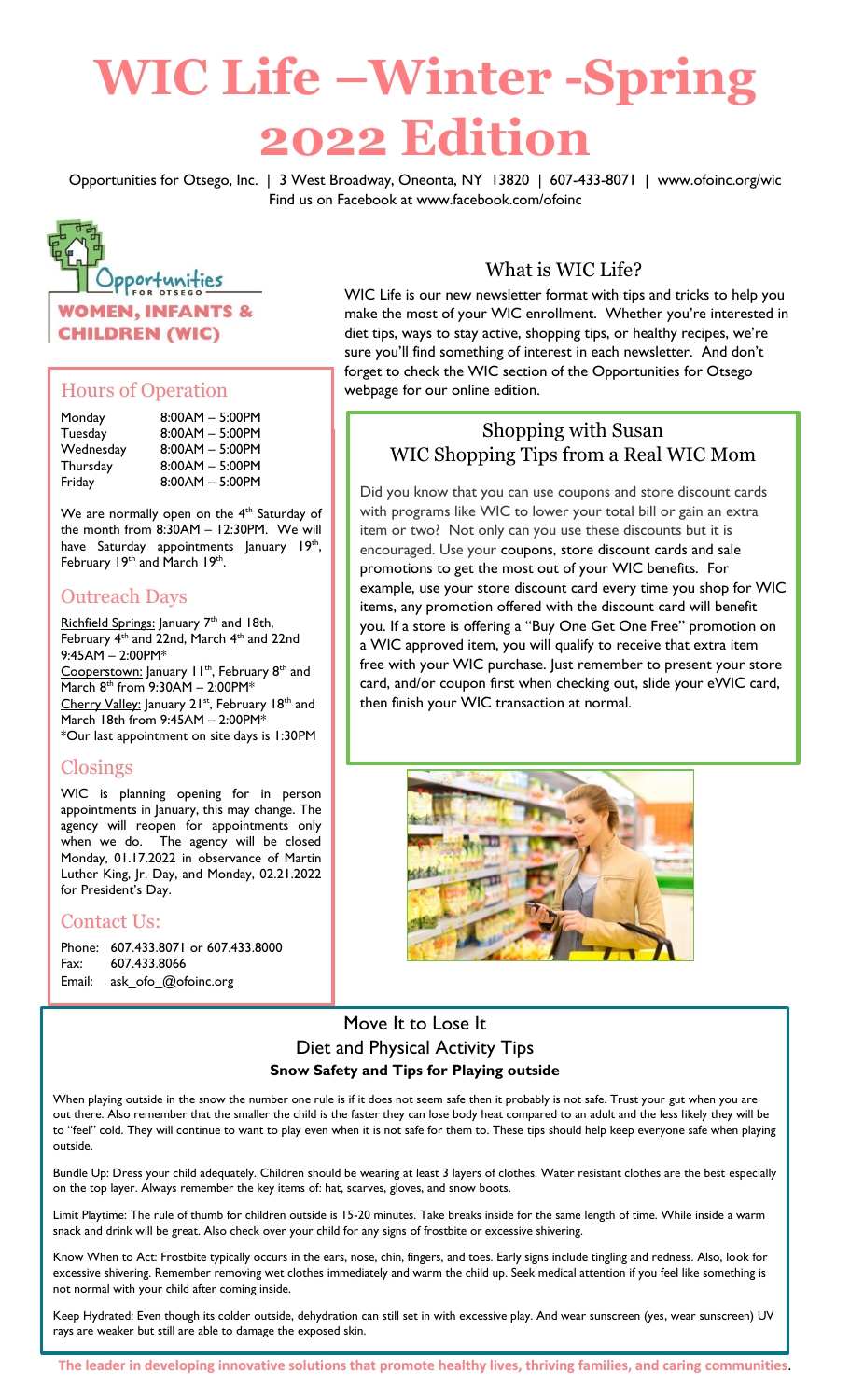# What's Cookin'

## Moroccan Chickpea Stew

#### Ingredients

- 2 tsp. olive oil
- 1 cup diced yellow onion (about 1 medium)
- 1 cup diced carrot (about 1 large)
- 2 garlic cloves, minced
- 1 jalapeno pepper, minced
- 1 ½ cups cubed, peeled Yukon Gold Potato (about 1 large)
- 2 tsp. ground cumin
- 1 tsp. chili powder
- ½ tsp. ground turmeric
- 1/8 tsp. salt
- 1 (28-oz.) can diced tomatoes, undrained
- 1 (15 ½ oz.) can of chickpeas, rinsed and drained
- 1 (14 oz.) can of vegetable broth
- 3 cups hot cooked brown rice
- ½ cup plain low-fat yogurt (if desired)

#### **Directions**

- 1. Heat olive oil in a large saucepan over medium high heat.
- 2. Add onion, carrot, garlic, and jalapeno to pan; sauté 6 minutes or until tender.
- 3. Stir in potato and next 7 ingredients (through broth). Bring to a boil.
- 4. Cover, reduce heat, and simmer 15 minutes or until potato is tender.
- 5. Serve over rice and top with yogurt (if desired).

#### Notes:

- 1. Can be served over whole wheat couscous instead of brown rice.
- 2. For milder heat, seed the jalapeno
- 3. Everything, except spices and vegetable broth, can be purchased with your WIC benefits, tomatoes can be used as part of your fruit and vegetable benefit in the small cans, so you'd need two Use your WIC2Go app. or visit the nyswicvendors.com website to find which ones!

Recipe from myrecipes.com

## Inside Scoop: WIC News You Can Use

#### **WIC News and Program Updates**

#### **Q. What if I can't download the WIC2go app?**

A. Try the [https://www.wicconnect.com.](https://www.wicconnect.com/) You can create an account and access your benefit information over this secure website. Or, during our business hours, you can call the WIC office and we can tell you when your benefits start, when they end, and what you have left to use before they end.

#### **Q. If I lose my eWIC card, do I have to come in to pick up a new one?**

A. If we have the name of the person you named as caretaker or proxy in our database, that person can come in to pick up a new eWIC card. Currently with the COVID Pandemic we are allowed to mail them, you can still come pick it up if you prefer!

# Family Life Hacks– Low cost, No Cost Family Fun with Maryann

Is the winter weather making it difficult to get physical activity? Here are a few ideas for both physical games for children as well as quieter games for preschoolers indoors. Many of these simple games for preschoolers can be adjusted for older kids, too.

- Balance beam (made with painter's tape)
- Sorting Sorting games make good color games for preschoolers.
- Bubbles
- I-Spy

Some less quieter games are:

- Musical chairs
- Indoor bowling
- Hide and seek
- Sock basketball (all you need for Sock basketball is a laundry basket and a few "snowballs" made out of pairs of socks. The children can take turns shooting to score.)
- Keep the Balloon Up

Have fun and enjoy!

# Peer Counselors' Corner Words from Wise Women with Ginny and Diana

A common question asked by breastfeeding moms is:

**Should I still Breastfeed while my baby is sick?** 

The answer is **YES!**

It is a good idea for mom to continue breastfeeding while baby is sick. It is perfectly okay to breastfeed through common illnesses. Families need to rest from the exhaustion of being ill, what better way to rest than with an infant at your side, calmly nursing? The hormone, Oxytocin, produced through breastfeeding , calms both mother and baby. They can cuddle and rest easily. There is less risk of severe illness to baby & family, as breastmilk contains immune protective antibodies.

It is very important for breastfeeding Moms to drink to thirst, when the family is battling sickness. Breastfeeding through illness will help your milk supply remain stable. If mom falls sick, it is normal to experience a slight decrease in supply during or after your illness but it should bounce back up along with your energy and wellness. Most over the counter medications are safe to take while breastfeeding . Check LactNet (a free online resource) or Infant Risk (a free telephone resource) if you are not sure.

Baby needs the comfort, hydration and nutrition of physical closeness and mom's milk when he is sick. In addition to the benefits of the milk itself, snuggling close with loving family has great benefits. Temperature, respiration, circulatory systems and blood sugar can all be helped to regulate when doing skin-to-skin cuddling. The act of breastfeeding itself can help clear stuffy noses, ears, and throats. Older babies may stop consuming other foods and beverages completely when they are sick, and will thrive on frequent breastfeeding .

Breastfeeding moms and moms to be have many breastfeeding questions, we can help! Please reach out to us with any questions or concerns, we would love to hear from you!